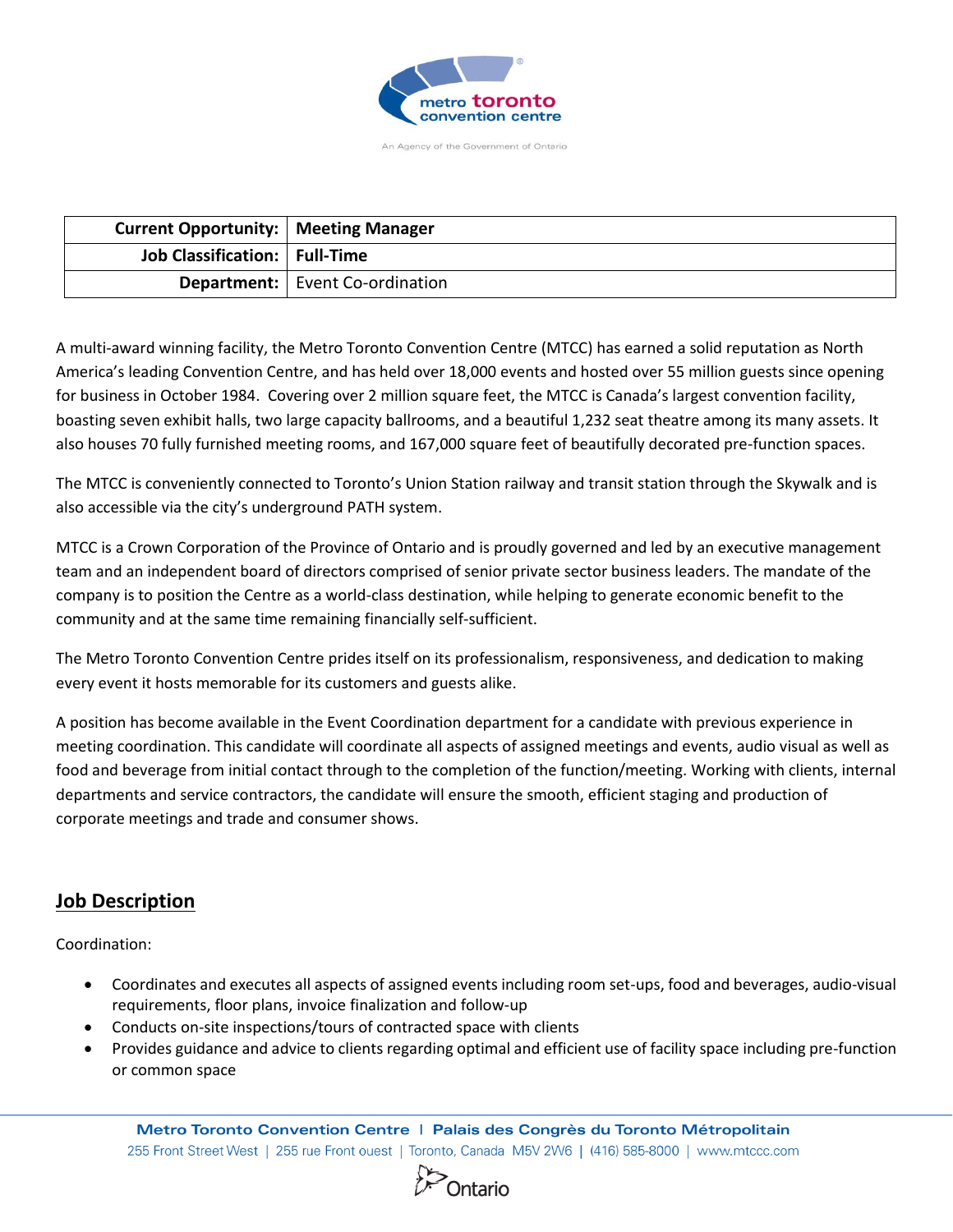

An Agency of the Government of Ontario

- Consults and recommends on in-house services and pricing information.
- Forecasts food and beverage revenue for upcoming events
- Collects budget information to support and assist other departments
- Liaises with all suppliers and contractors as a partner ensuring building guidelines and specifications are understood and all client logistics are received and distributed accurately
- Promotes and up sells all MTCC services and all MTCC official and exclusive partners.

### Customer Relations:

- Communicates daily with clients, departments, suppliers and contractors to ensure smooth efficient staging of event.
- Guides, educates and assists in the development and training of Event Coordinators and fellow meeting managers
- Participates in appraising Event Coordinator job performance
- Prepares letters, function arrangements and event resumes for distribution to departments and

### Administrative:

- Review weekly bookings and assign events
- Assists in the department operation by participating in weekly departmental Operations meetings and producing various monthly reports when required.
- Attend daily Catering Operations Meeting

# **Job Skills and Requirements**

- 1 year of experience working in Event/Meeting Management, Catering, or similar
- Experience in food and beverage including preliminary revenue forecasting, menu selection / proposals, food quantities and an understanding of banquet logistics
- Experience in Meeting Planning or organizing events and meetings and experience in Public and/or Trade Show Management
- A solid knowledge of room set-ups and logistics is required
- Computer literacy with Word, Excel and Outlook is essential
- Knowledge in EBMS would be an asset
- Friendly, outgoing, and hospitable team player who collaborates well with all individuals
- Highly detail oriented and a self-starter
- Strong organizational and communications skills
- Fluency in French is an asset
- Customer Service is a priority as is the need to work effectively within a team environment
- Working weekends, early mornings and late evenings will also be required